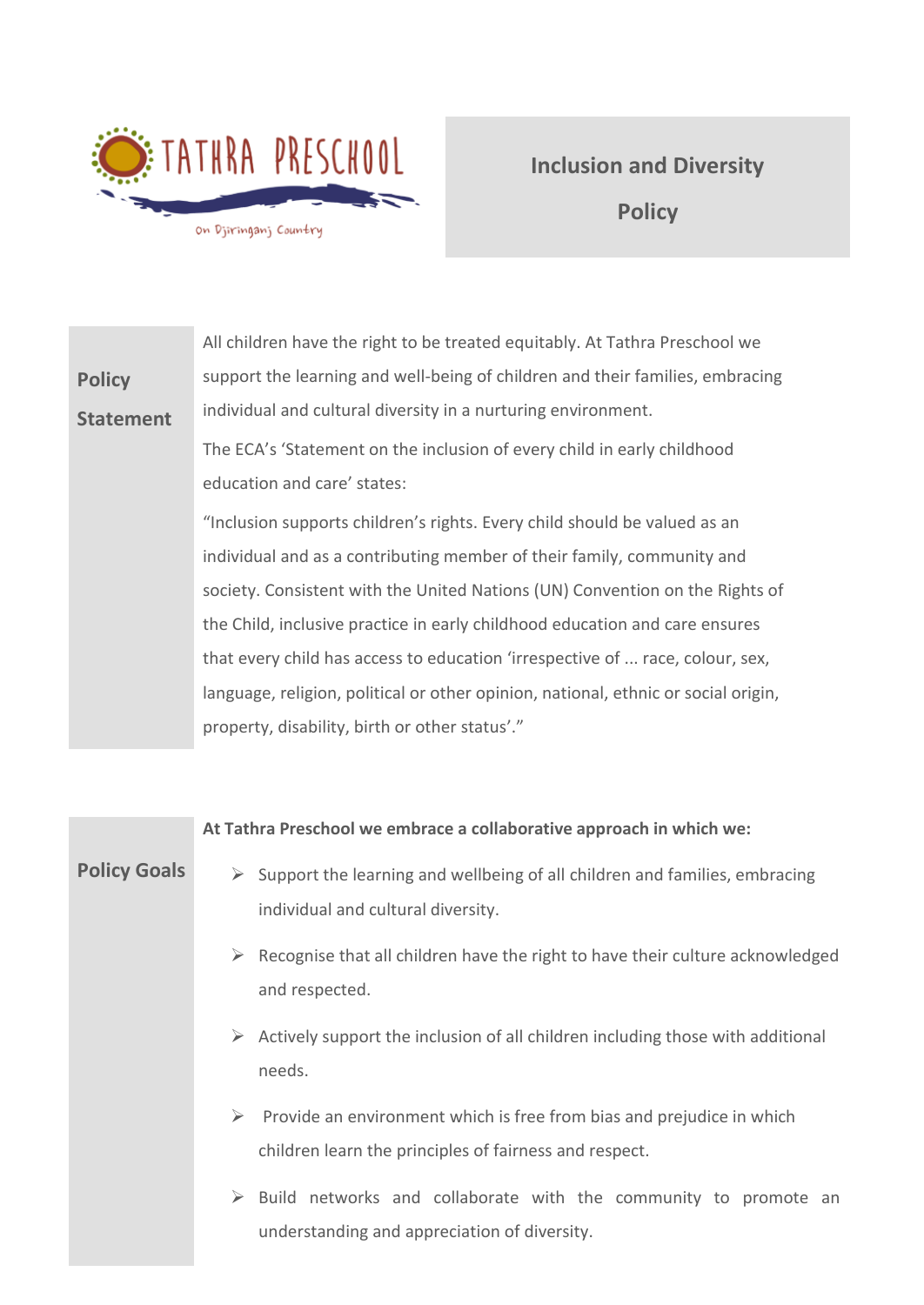- $\triangleright$  Actively encourage families to share their individual skills, life experiences and culture.
- $\triangleright$  Access and provide referral to inclusion support services to support children's well-being and full inclusion into our preschool program.
- $\triangleright$  Provide an educational program which aims to reflects principles of inclusion, equity and diversity in action.
- $\triangleright$  Provide a culturally safe place to protect children's connections to culture and community as a means of fostering a strong sense of personal identity and belonging in line with obligations under both the Declaration and the United Nations Convention on the Rights of the Child.

## **Strategies: How will it be done?**

#### **The Nominated Supervisor will:**

- $\triangleright$  Wherever possible recruit educators/staff from diverse cultural and linguistic backgrounds to reflect individual cultural diversity of the community.
- ➢ Ensure all educators/staff are fully oriented to the Tathra Preschool's Code of Conduct and Early Childhood Australia's Code of Ethics.
- $\triangleright$  Actively seek information from children, families and the community, about their cultural traditions, customs and beliefs, and use this information to enrich the curriculum at Tathra Preschool.
- $\triangleright$  Work in partnership with families to provide an educational program that meets the child's needs and is consistent with the family's culture, beliefs and childcare practices. Specific requests will be honored where practical to demonstrate respect and ensure continuity of care.
- $\triangleright$  Obtain and use resources that educate and reflect the diversity of children, families and the community and increase awareness and appreciation of Australia's Aboriginal and Torres Strait Islander and our multicultural heritage.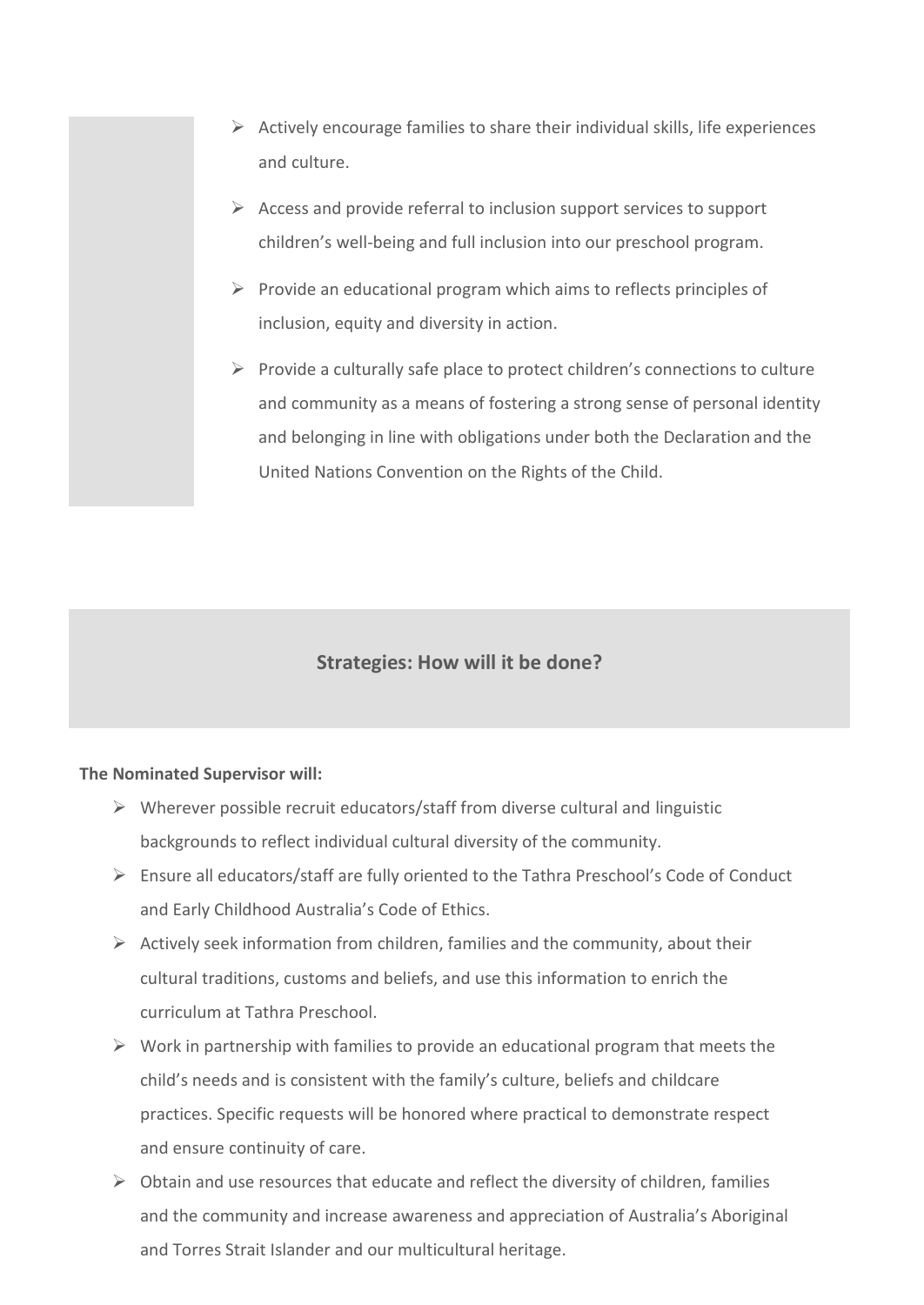- $\triangleright$  Be sensitive and attentive to all children, respect their backgrounds, unique qualities and abilities, ensure that the preschool environment reflects the lives of the children and families and the individual and cultural diversity of the broader community, and ensure children's individual needs are accommodated at the preschool
- $\triangleright$  Advocate for appropriate support services for children with additional needs.
- $\triangleright$  Provide and access support for children with additional needs in collaborationwith the child's family.
- $\triangleright$  Adapt the environment, routines and/or educator/staffing arrangements in order to facilitate inclusion.
- ⊲ Regularly reflect and review policy and practice and plan for continuous improvement.

### **Teachers and Educators will:**

- $\triangleright$  Plan and implement teaching strategies and learning experiences that support a sense of belonging, connectedness with the world, dispel prejudices and stereotyping and promote harmonious relationships.
- $\triangleright$  Promote respectful, empathetic and supportive interactions amongst all the children and non-judgmental relationships amongst families.
- $\triangleright$  Discuss and resolve incidents of bias or prejudice in children's play or relationships with each other, to help children to understand and find strategies to counteract these behaviours.
- $\triangleright$  Consult with parents/guardians in the development of holistic programs that are responsive to children's lives, interests and learning styles and reflect children's family, culture and community.
- $\triangleright$  Create opportunities for children to learn about and celebrate the diversity that exists in the preschool and in the broader community.
- $\triangleright$  Encourage all families, children and other educators/staff to share their experiences, skills, cultures and beliefs.
- $\triangleright$  Actively seek knowledge about our local community, embrace opportunities to invite community members to Tathra Preschool to share their life stories, creativity, experiences, skills and culture.
- $\triangleright$  Access and use a range of non-tokenistic multi-cultural and multilingual and multiability resources that reflect honour and celebrate the diversity of children and families in Tathra Preschool and the broader community.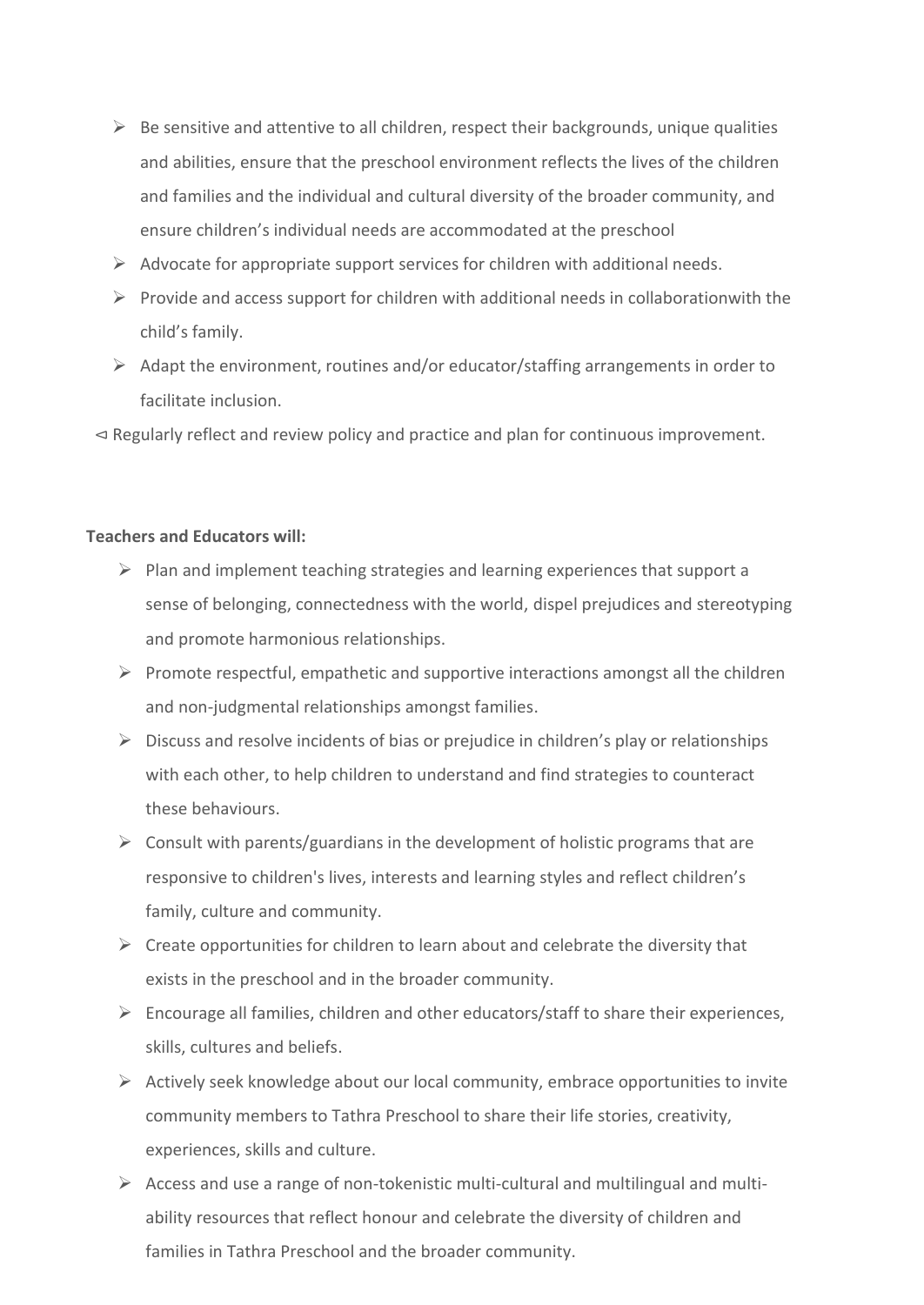- $\triangleright$  Attend ongoing professional development which embraces reflective practice and increases cultural competence and challenges bias and prejudice.
- $\triangleright$  Engage in the design and continual improvement of learning environments which are relevant, accessible, and inclusive.
- $\triangleright$  Talk to parents/guardians about any additional needs and/or concerns and support links to other support services within the community such as Inclusion Support Agencies; Community Health Services
- $\triangleright$  Work with families, inclusion support agencies and other specialists to develop individual support plans for children with additional needs.

## **Monitor, Evaluation and Review**

This policy will be monitored to ensure compliance with legislative requirements and unless deemed necessary through the identification of practice gaps, the service will review this Policy every two years.

Families and staff are essential stakeholders in the policy review process and will be given opportunity and encouragement to be actively involved.

In accordance with R. 172 of the Education and Care Services National Regulations, the service will ensure that families of children enrolled at the service are notified at least 14 days before making any change to a policy or procedure that may have significant impact on the provision of education and care to any child enrolled at the Preschool; a family's ability to utilise the service; the fees charged or the way in which fees are collect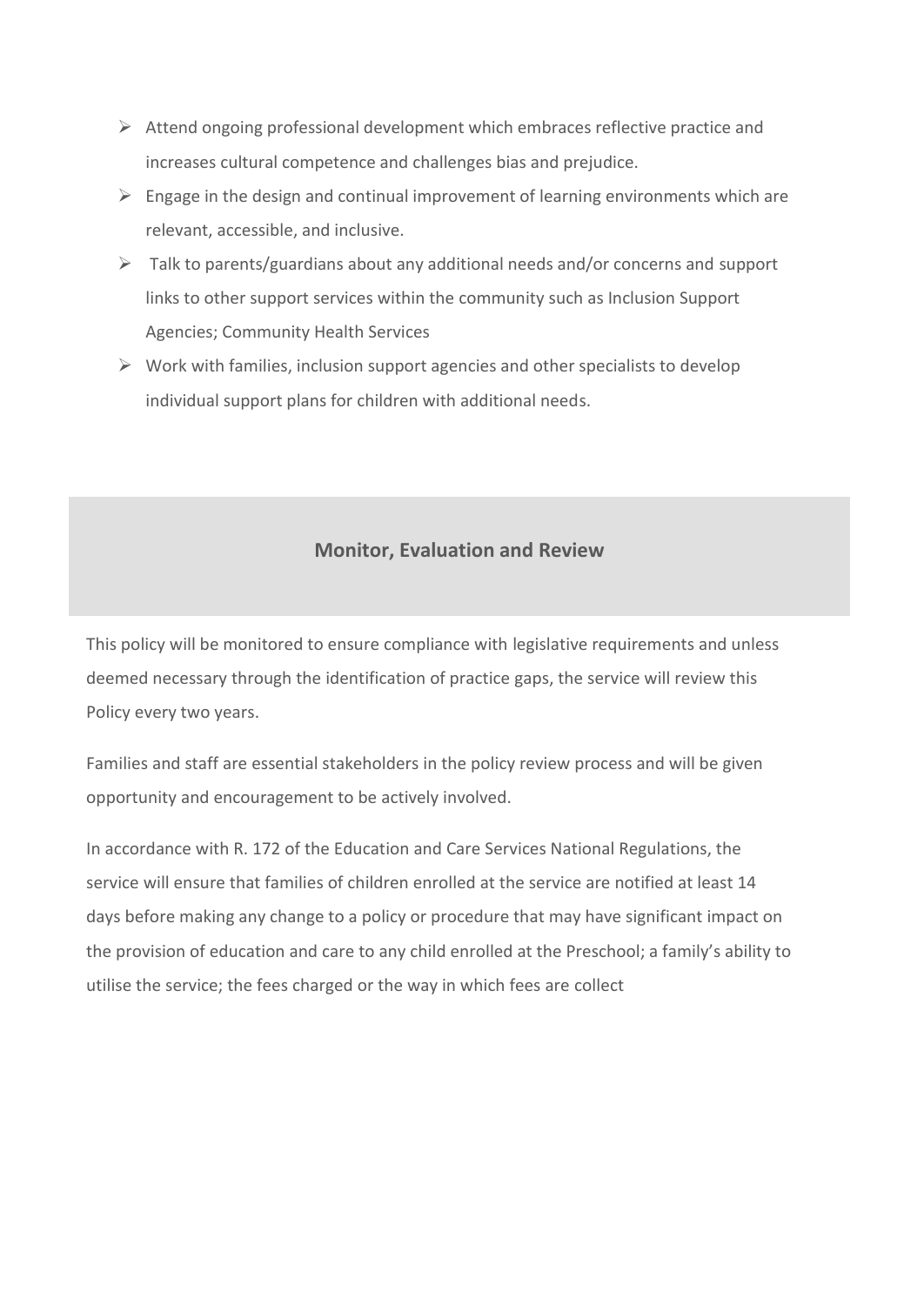| <b>Relevant</b> | Children (Education and Care Services National Law Application) Act 2010.        |
|-----------------|----------------------------------------------------------------------------------|
| Legislation     | Section 3 (3) (a), (c) & (d)                                                     |
|                 | Education and Care Services National Regulations: 73, 74, 75, 76, 155, 168(2)(j) |
|                 | Quality Area 7: Leadership and Service Management. Links to Standard: 7.3        |
|                 | Federal and NSW Equal Opportunity Legislation. United Nations Convention on      |
|                 | the Rights of the Child                                                          |
|                 | National Quality Standard for Early Childhood Education and Care and School      |
|                 | Age Care -                                                                       |
|                 | Element 1.1.2; Element 1.2.1; Element 1.2.2; Element 4.2.1; Element 5.1.2;       |
|                 | Element 6.1.2; Element 6.2.1; Element 6.3.1; Element 6.3.3                       |
|                 |                                                                                  |

|                      | Early Years Learning Framework for Australia - Principles: High Expectations and |
|----------------------|----------------------------------------------------------------------------------|
| Guidelines,          | Equity; Respect for Diversity - Practice: Holistic approaches; Responsiveness to |
| <b>Standards and</b> | children; Cultural competence; Learning environments - Outcomes: 1, 2, 3         |
| <b>Frameworks</b>    | ECA's Code of Ethics http://www.earlychildhoodaustralia.org.au/wp-               |
|                      | content/uploads/2019/08/ECA-COE-Brochure-web-2019.pdf                            |

|                    | ECA's Statement on Inclusion of every child in early childhood education and   |
|--------------------|--------------------------------------------------------------------------------|
| <b>Sources and</b> | care. http://www.earlychildhoodaustralia.org.au/wp-                            |
| <b>References</b>  | content/uploads/2014/01/Statement-of-Inclusion-2016.pdf                        |
|                    | Cultural safety for Aboriginal and Torres Strait Islander children and young   |
|                    | people: A background paper to inform work on child safe organisations          |
|                    | https://humanrights.gov.au/our-work/childrens-rights/child-safe-organisations- |
|                    | and-cultural-safety                                                            |
|                    |                                                                                |